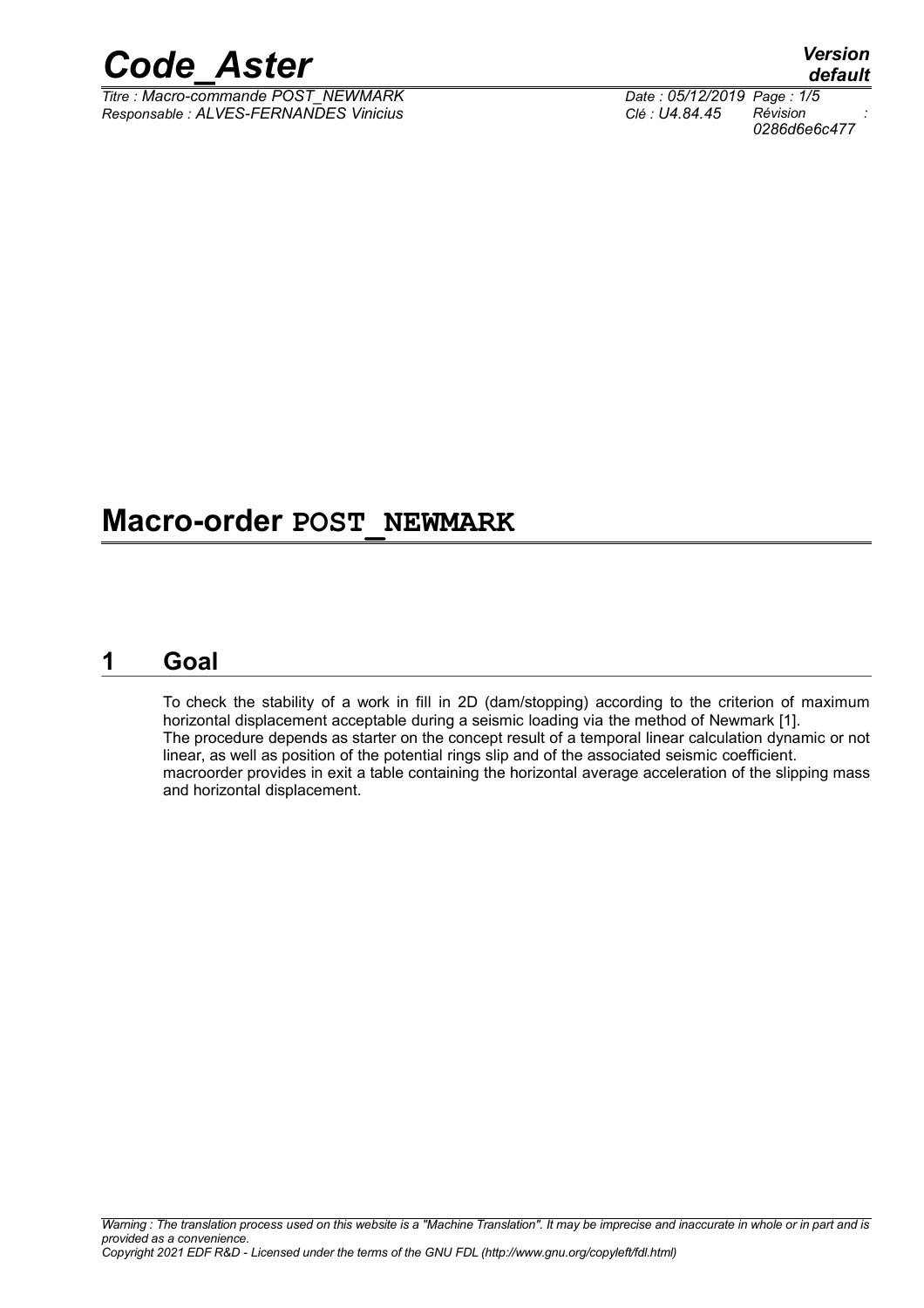*Titre : Macro-commande POST\_NEWMARK Date : 05/12/2019 Page : 2/5 Responsable : ALVES-FERNANDES Vinicius Clé : U4.84.45 Révision :*

*0286d6e6c477*

## **2 Syntax**

resu [table] = POST\_NEWMARK (

|   | RESULT              | $=$ result, | [dyna trans, evol noli] |
|---|---------------------|-------------|-------------------------|
|   | ΚY                  | $=$ ky,     | R1                      |
|   | GROUP MA CALC       | $=$ qrpma,  | grma                    |
| ♦ | RAY                 | $= ray,$    | $\lceil R \rceil$       |
|   | # If RAY            |             |                         |
|   |                     |             |                         |
|   | CENTRE X            | $=$ posx,   | $\lceil R \rceil$       |
|   | CENTRE Y            | $=$ posy,   | [R]                     |
|   |                     |             |                         |
| ♦ | MAILLAGE GLIS       | $=$ e-mail, | [sd maillage]           |
|   | # If MAILLAGE GLIS  |             |                         |
|   |                     |             |                         |
|   | ♦<br>GROUP MA GLIS  | = grma gls, | l grma J                |
|   | ♦<br>GROUP MA LIGNE | = grma lgn, | grma                    |
|   |                     |             |                         |

*default*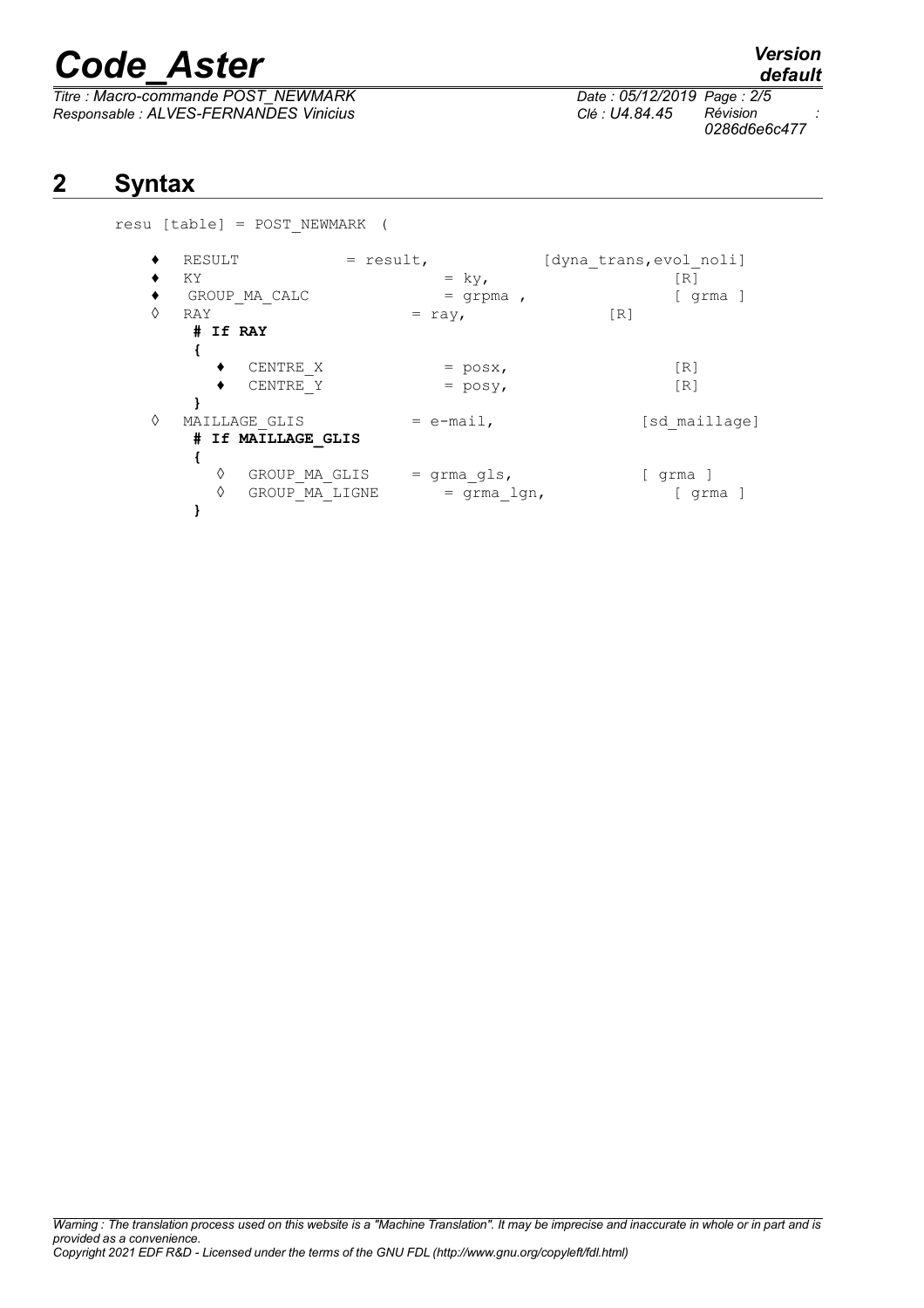*Titre : Macro-commande POST\_NEWMARK Date : 05/12/2019 Page : 3/5 Responsable : ALVES-FERNANDES Vinicius Clé : U4.84.45 Révision :*

## **3 Description of the macro-order**

The macro-order POST NEWMARK allows to obtain an estimate of the irreversible side displacement of a potential zonelies slipping of a work in fill (stopping/dam) via the method of Newmark [1].

The method of Newmark is based on the idea that the zone potentially slipping of the work can be approximate by a block slipping on a tilted level. During the earthquake, this block slips along the tilted plan when L'average acceleration ( *a<sup>m</sup>* ) block exceed a fixed value, called critical acceleration ( *a<sup>y</sup>* ). The method considers that the residual displacement of the slipping block can be obtained while integrating twice moments of the average acceleration exceeding critical acceleration.

From a dynamic calculation of standard elementS stop, the average acceleration of a zone potentially slipping is definedE like LE quotient of the resultant of the lateral forces *F<sup>L</sup>* along the interface between the zone potentially slipping and the rest of the work and the mass *m* of this zone:

$$
a_m = \frac{F_L}{m} \tag{1}
$$

Critical acceleration is definedE like acceleration who carries out with a safety coefficient of value 1,0 for the zone potentially slipping. With to leave critical acceleration, one definite the seismic coefficient *k <sup>y</sup>* by bringing back acceleration criticizes with the value of the acceleration of gravity *g* :

$$
k_y = \frac{a_y}{g} \tag{2}
$$

The macro-order POST\_NEWMARK accept only grids 2D and two types of zones of slip:

- a circular simple form, whose position is provided by the user.
- a form defined starting from an auxiliary grid, which must be positioned on the place geometrical of the mass which slips.

The seismic coefficient  $\,k_{_{{\cal Y}}} \,$  must be provided by the user as starter of the macro-order. He can be obtained by a calculation of stability pseudo-statics with a nonlinear law of behavior integrating a criterion of rupture.

One will be able to consult: the CAS-test  $zzzz402$  [V1.01.402] based on the dynamic response of a work in fill on earthquake.

[1] Newmark, N.M. 1965. Effects of earthquakes one prejudices and embankments. Geotechnics, 15(2): 139-160.

## **4 Operands**

### **4.1 Operands RAY, CENTRE\_X, CENTRE\_Y**

 $RAY = ray$ 

Radius of the circle of slip for which the work Dhears checked being

CENTRE  $X = p \cos x$ 

Position according to coordinate X of the center of the circle of slip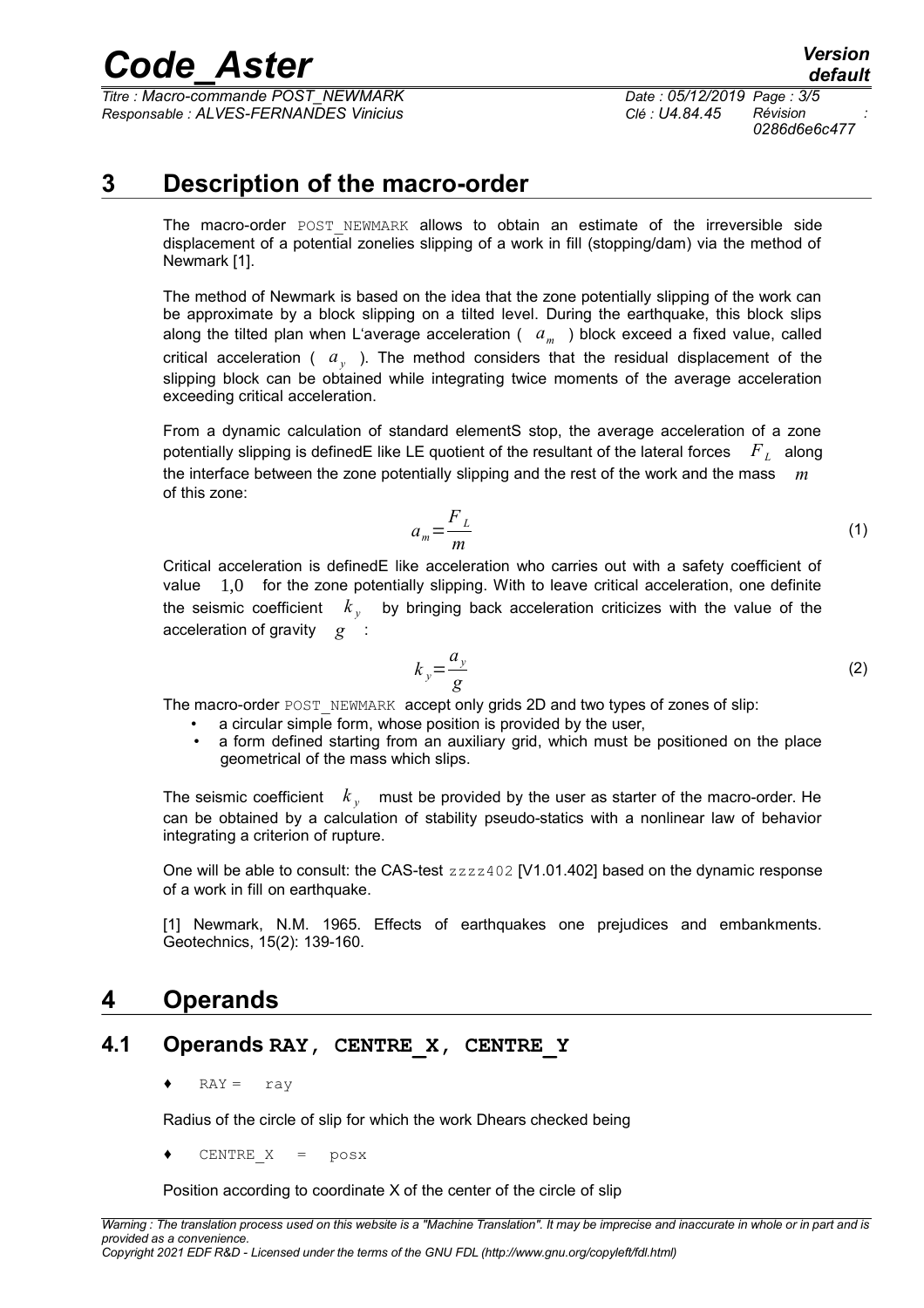*Titre : Macro-commande POST\_NEWMARK Date : 05/12/2019 Page : 4/5 Responsable : ALVES-FERNANDES Vinicius Clé : U4.84.45 Révision :*

♦ CENTRE\_Y = posy

Position according to the coordinate Y of the center of the circle of slip

#### **Notice 1 :**

*The order POST\_NEWMARK draft only works modelled according to a geometry 2D. Lorder has stop in fatal errorE if grid used is 3D.*

#### **Notice 2 :**

*The user must check the adequacy of the provided position of the circle of slip and the grid on which dynamic calculation was carried out.*

#### **4.2 Operand RESULT**

 $RESULT = result$ 

This obligatory operand makes it possible to inform the concept result integrating the seismic answer of the work.

#### **Note:**

*In the case of one result of type dyna\_ trans , it is necessary that the user calculate beforehand field of constraints of type SIEF\_ELGA . This operation is carried out with the order CALC\_CHAMP (see case test zzzz402a).*

#### **4.3 Operand KY**

 $KY = ky$ 

This operand makes it possible to inform the value seismic coefficient obtained for the circle of slip and for which the work must be checked.

#### **4.4 Operand GROUP\_MA\_CALC**

 $GROUP$  MA CALC = grma

This obligatory operand makes it possible to inform the whole of the groups of meshs on which dynamic calculation was carried out. These groups of meshs are used in order to determine the meshs belonging to the circle of slip.

#### **4.5 Operand MAILLAGE\_GLIS**

◊ MAILLAGE\_GLIS = e-mail

This operand makes it possible to provide the auxiliary grid which will be used like "patch" for the calculation of stability. This grid must be positioned geometrically on the zone which slips and have the meshs SEG2 or SEG3 for the line of slip.

#### **4.6 Operand GROUP\_MA\_GLIS**

◊ GROUP\_MA\_GLIS = grma\_gls

This operand makes it possible to the user to provide the surface group of meshs grma gls grid email on which he wants to define the patch. If the keyword is not indicated, the patch consists of all the surface meshs of the grid  $e$ -mail.